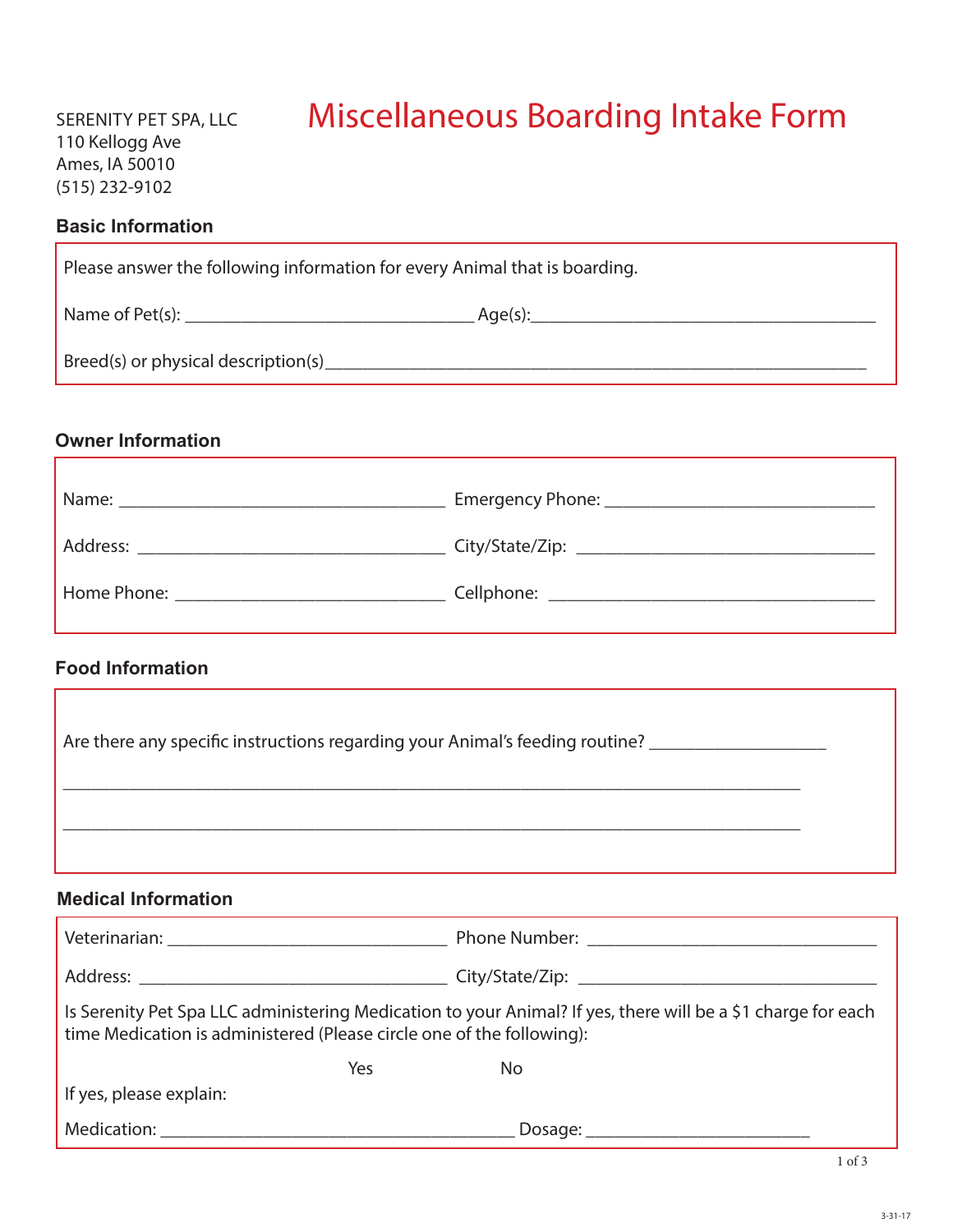## **Animal "Luggage" Information**

| Please list any items being left with your Animal(s)*:                                                                         |
|--------------------------------------------------------------------------------------------------------------------------------|
|                                                                                                                                |
|                                                                                                                                |
| *Serenity Pet Spa LLC is not responsible for lost, damaged or destroyed property.                                              |
| <b>Specific Boarding Information</b>                                                                                           |
| Please be as accurate as possible when recording the pick-up time to ensure that a staff member is<br>available to assist you. |

| Drop-off date: | Drop-off time: |
|----------------|----------------|
| Pick-up date:  | Pick-up time:  |

# **Terms and Conditions**

By signing below I acknowledge and understand both the preceding and the following information:

- 1. I have the right to pick up my Animal(s) at any time during regular Business Hours or if prior arrangements have been made:
	- Monday-Friday during normal business hours
	- Saturday, Sunday and Holidays at 1pm OR 7pm
	- Evening pick-up time is available everyday at 7pm by Appointment (in which case you will be charged for an additional night of Boarding)

2. I authorize Serenity Pet Spa LLC to transport my Animal(s) to a licensed Veterinarian for any medical evaluation and/or treatment should it be deemed necessary by Serenity Pet Spa LLC Management. Serenity Pet Spa LLC will make an effort to transport my Animal(s) to the Veterinarian indicated on the Vaccination History provided, however if necessary, my Animal(s) will be transported to Iowa State University Veterinary Teaching Hospital. I understand that I will be responsible for all charges related to the medical Evaluation and/or treatment of my Animal(s) while in the care of Serenity Pet Spa LLC.

3. I authorize Serenity Pet Spa LLC to use any type of visual media, including Videos and Photographs of my Animal(s) for any Serenity Pet Spa LLC advertising Promotions, including the Company Website, unless I specify otherwise.

## **Terms and Conditions continued on page 3**